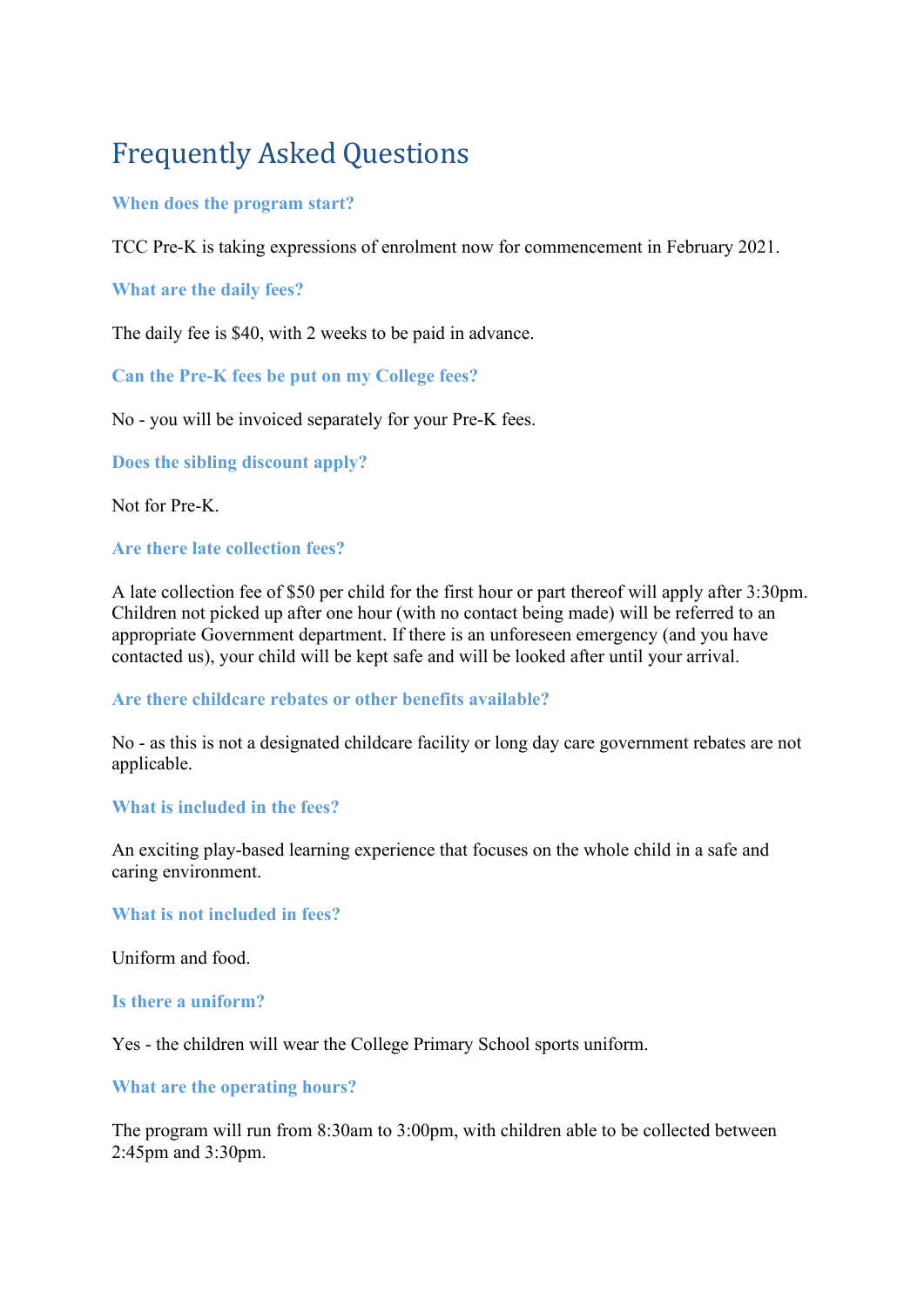#### **Is there before and after school care?**

At this stage there will be no 'before and after school care'.

#### **How many weeks will you be open a year?**

The Pre-K will run over 40 weeks. Dates will be advertised, and all families notified.

#### **Will there be pupil free days?**

No - professional development happens outside of the opening days of Pre-K.

**If the service is closed on a public holiday, do I get a refund or make up day?**

Should your day fall on a public holiday, there will be no refund or make-up days.

#### **What if my child is sick, do I get a refund?**

No - there are no refunds or make-up days for non-attendance, including taking the child on holiday, sickness or medical appointments etc.

## **Can I get extra days?**

This will depend on the number of students in attendance on a given day. If a vacancy does exist, the day must be paid at the Front Office prior to 9am.

#### **What ages are catered for?**

Your child must be four years old at time of commencement. Our Pre-K class will be preparation for kindergarten the following year.

#### **What do I need to pack for my child?**

Fruit for fruit break, recess, lunch and afternoon tea. Lunches will not be provided. Lunches can be ordered through the school canteen via Flexischools.

A hat for outdoor play, water bottle for drinks and a change of clothes in case of accidents are all required daily.

#### **Is the Pre-K staff qualified?**

Our teaching staff are all NESA qualified and our teacher's aide is Early Childhood trained.

#### **What does the program include?**

We will be using the program *PreLit* for our literacy learning and Early Years Learning Framework from the Australian Curriculum - *Belonging, Being and Becoming*.

#### **Do I have to give notice when leaving?**